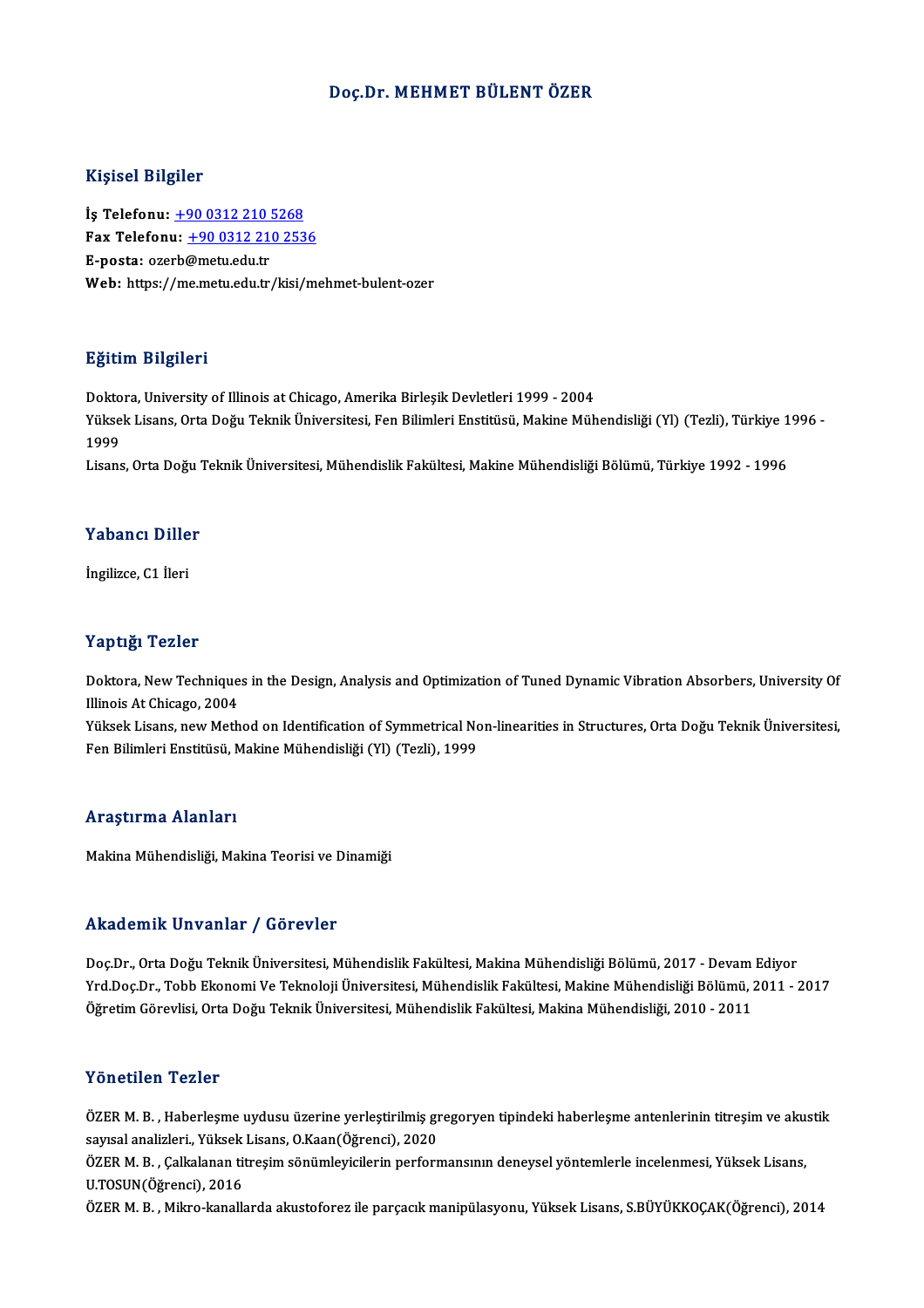ÖZERM.B. ,Ayarlanmış sıvılı titreşimsönümleyiciliyapılarınsayısalanalizi,YüksekLisans, İ.VURUŞKAN(Öğrenci),2014

### SCI, SSCI ve AHCI İndekslerine Giren Dergilerde Yayınlanan Makaleler

- I. SSCI ve AHCI İndekslerine Giren Dergilerde Yayınlanan Makaleler<br>I. Aerospace structure design using structural response of a payload carried by jet fighter Jet uçagi ile<br>tasinan bir favdali vülsün vanisal savabinin baya tasta ve finaf indendrefine diren bergherde ruj intundir frundrefin<br>Aerospace structure design using structural response of a payload carried by jet fi<br>taşinan bir faydali yükün yapisal cevabinin havacilik yapilari tasarim Aerospace structure design u<br>taşinan bir faydali yükün yap<br>Kaplan E. M. , Acar E., ÖZER M. B.<br>Journal of the Faculty of Enginee taşinan bir faydali yükün yapisal cevabinin havacilik yapilari tasariminda kullanimi<br>Kaplan E. M. , Acar E., ÖZER M. B.<br>Journal of the Faculty of Engineering and Architecture of Gazi University, cilt.37, sa.3, ss.1341-1354 Kaplan E. M. , Acar E., ÖZER M. B.<br>Journal of the Faculty of Engineering<br>Expanded Indekslerine Giren Dergi)<br>An extended view for assustafly Expanded İndekslerine Giren Dergi)<br>II. An extended view for acoustofluidic particle manipulation: Scenarios for actuation modes and device Expanded İndekslerine Giren Dergi)<br>An extended view for acoustofluidic particle manipulation<br>resonance phenomenon for bulk-acoustic-wave devicesa)<br>ÖZEP M P - Cetin P
- An extended view<br>resonance phenor<br>ÖZER M. B. , Cetin B.<br>JOUPMAL OF THE AC JOURNAL OF THE ACOUSTICAL SOCIETY OF AMERICA, cilt.149, sa.4, ss.2802-2812, 2021 (SCI İndekslerine Giren<br>Dergi) ÖZER M. B., Cetin B. JOURNAL OF THE ACOUSTICAL SOCIETY OF AMERICA, cilt.149, sa.4, ss.2802-2812, 2021 (SCI İndekslerine Giren<br>Dergi)<br>III. Development of a method for maximum structural response prediction of a store externally carried<br>by a jot
- Dergi)<br>Development o<br>by a jet fighter<br>Kanlan E.M. Acc Development of a method for maxi<br>by a jet fighter<br>Kaplan E. M. , Acar E., Bülent Özer M. B.<br>Preseedings of the Institution of Mesho

Kaplan E. M., Acar E., Bülent Özer M. B.

by a jet fighter<br>Kaplan E. M. , Acar E., Bülent Özer M. B.<br>Proceedings of the Institution of Mechanical Engineers, Part G: Journal of Aerospace Engineering, 2021 (SCI<br>İndekslerine Giren Dergi) Proceedings of the Institution of Mechanical Engineers, Part G: Journal of Aerospace Engineering, 2021 (SCI<br>IV. A Novel Artificial Pancreas: Energy Efficient Valveless Piezoelectric Actuated Closed-Loop Insulin<br>Pump for T1

## Indekslerine Giren<br>A Novel Artificial<br>Pump for T1DM<br>Kasar A ÖZEP M L A Novel Artificial Pancreas: El<br>Pump for T1DM<br>Kacar A., ÖZER M. B., Tascioglu Y.<br>APPLIED SCIENCES PASEL silt 10 Pump for T1DM<br>Kacar A., ÖZER M. B. , Tascioglu Y.<br>APPLIED SCIENCES-BASEL, cilt.10, sa.15, 2020 (SCI İndekslerine Giren Dergi)<br>Investigation of offest of design and onegating navameters on asovst

Kacar A., ÖZER M. B., Tascioglu Y.<br>APPLIED SCIENCES-BASEL, cilt.10, sa.15, 2020 (SCI Indekslerine Giren Dergi)<br>V. Investigation of effect of design and operating parameters on acoustophoretic particle separation<br>via 3D dev APPLIED SCIENCES-BASEL, cilt.10, s<br>Investigation of effect of design<br>via 3D device-level simulations<br>Sebin M A CETIN P ÖZER M P Sahin M.A., ÇETİN B., ÖZER M.B.

MICROFLUIDICSANDNANOFLUIDICS, cilt.24, sa.1,2019 (SCI İndekslerineGirenDergi)

Sahin M. A., ÇETİN B., ÖZER M. B.<br>MICROFLUIDICS AND NANOFLUIDICS, cilt.24, sa.1, 2019 (SCI İndekslerine Giren Dergi)<br>VI. Tracking free surface and estimating sloshing force using image processing<br>Teaup U. ACHAZADEH B. SERT MICROFLUIDICS AND NANOFLUIDICS, cilt.24,<br>Tracking free surface and estimating slo<br>Tosun U., AGHAZADEH R., SERT C., Ozer M. B.<br>EXPERIMENTAL THERMAL AND ELUID SCIEN Tracking free surface and estimating sloshing force using image processing<br>Tosun U., AGHAZADEH R., SERT C., Ozer M. B.<br>EXPERIMENTAL THERMAL AND FLUID SCIENCE, cilt.88, ss.423-433, 2017 (SCI İndekslerine Giren Dergi)<br>An int Tosun U., AGHAZADEH R., SERT C., Ozer M. B.<br>EXPERIMENTAL THERMAL AND FLUID SCIENCE, cilt.88, ss.423-433, 2017 (SCI İndekslerine Giren Dergi)<br>VII. An integrated acoustic and dielectrophoretic particle manipulation in a micr

## EXPERIMENTAL THERMAL AND FLUID SCIENCE, cilt.88, ss.423-433, 2017 (<br>An integrated acoustic and dielectrophoretic particle manipulation<br>particle wash and separation fabricated by mechanical machining An integrated acoustic and dielectrophor<br>particle wash and separation fabricated<br>Cetin B., Ozer M. B., Cagatay E., Buyukkocak S.<br>PIOMICROELUIDICS silt 10, sa 1, 2016 (SCL In particle wash and separation fabricated by mechanical machi<br>Cetin B., Ozer M. B., Cagatay E., Buyukkocak S.<br>BIOMICROFLUIDICS, cilt.10, sa.1, 2016 (SCI İndekslerine Giren Dergi)<br>Clased farm salutians of weakly naplinear mul Cetin B., Ozer M. B. , Cagatay E., Buyukkocak S.<br>BIOMICROFLUIDICS, cilt.10, sa.1, 2016 (SCI İndekslerine Giren Dergi)<br>VIII. Closed form solutions of weakly nonlinear multi-degree of freedom systems with single nonlinea

## BIOMICR<br>Closed f<br>element<br>Ozor M-B Closed fo<br>element<br>Ozer M. B.<br>JOUPMAL element<br>Ozer M. B.<br>JOURNAL OF SOUND AND VIBRATION, cilt.344, ss.345-362, 2015 (SCI İndekslerine Giren Dergi)<br>Numerical modeling of ultrasonis partisle manipulation for misrofluidis applications

- Ozer M. B.<br>JOURNAL OF SOUND AND VIBRATION, cilt.344, ss.345-362, 2015 (SCI İndekslerine Giren Dergi)<br>IX. Numerical modeling of ultrasonic particle manipulation for microfluidic applications<br>Pumkkosek S. Ozer M. B. Cetin B. **JOURNAL OF SOUND AND VIBRATI<br>Numerical modeling of ultraso<br>Buyukkocak S., Ozer M. B. , Cetin B.<br>MICROELUIDICS AND NANOELUID** Numerical modeling of ultrasonic particle manipulation for microfluidic applications<br>Buyukkocak S., Ozer M. B. , Cetin B.<br>MICROFLUIDICS AND NANOFLUIDICS, cilt.17, sa.6, ss.1025-1037, 2014 (SCI İndekslerine Giren Dergi)<br>Mic
	-
- Buyukkocak S., Ozer M. B., Cetin B.<br>MICROFLUIDICS AND NANOFLUIDICS, cilt.17, sa.6, ss.1025-1037<br>X. Microfluidic bio-particle manipulation for biotechnology<br>Cetin B., Ozer M. B., Solmaz M. E. MICROFLUIDICS AND NANOFLUI<br>Microfluidic bio-particle man<br>Cetin B., Ozer M. B. , Solmaz M. E.<br>PIOCHEMICAL ENCINEEPINC IOI Microfluidic bio-particle manipulation for biotechnology<br>Cetin B., Ozer M. B. , Solmaz M. E.<br>BIOCHEMICAL ENGINEERING JOURNAL, cilt.92, ss.63-82, 2014 (SCI İndekslerine Giren Dergi)<br>Identification of structurel non linearit Cetin B., Ozer M. B. , Solmaz M. E.<br>BIOCHEMICAL ENGINEERING JOURNAL, cilt.92, ss.63-82, 2014 (SCI İndekslerine Giren Dergi)<br>XI. Identification of structural non-linearities using describing functions and the Sherman-Morris
- BIOCHEM<br>Identific<br>method<br>Ozer M. E **Identification of structural non-lines<br>method<br>Ozer M. B. , ÖZGÜVEN H. N. , Royston T. J.<br>MECHANICAL SYSTEMS AND SICNAL PR** method<br>Ozer M. B. , ÖZGÜVEN H. N. , Royston T. J.<br>MECHANICAL SYSTEMS AND SIGNAL PROCESSING, cilt.23, sa.1, ss.30-44, 2009 (SCI İndekslerine Giren Dergi)<br>Eunonimental and computational models for simulating sound propogatio

Ozer M. B., ÖZGÜVEN H. N., Royston T. J.<br>MECHANICAL SYSTEMS AND SIGNAL PROCESSING, cilt.23, sa.1, ss.30-44, 2009 (SCI İndekslerine Giren D<br>XII. Experimental and computational models for simulating sound propagation within MECHANICAL SYSTEMS AND SIGNAL PROCESSING, cilt.23, sa.1<br><mark>Experimental and computational models for simulating</mark><br>Acikgoz S., Ozer M. B. , Royston T. J. , Mansy H. A. , Sandler R. H.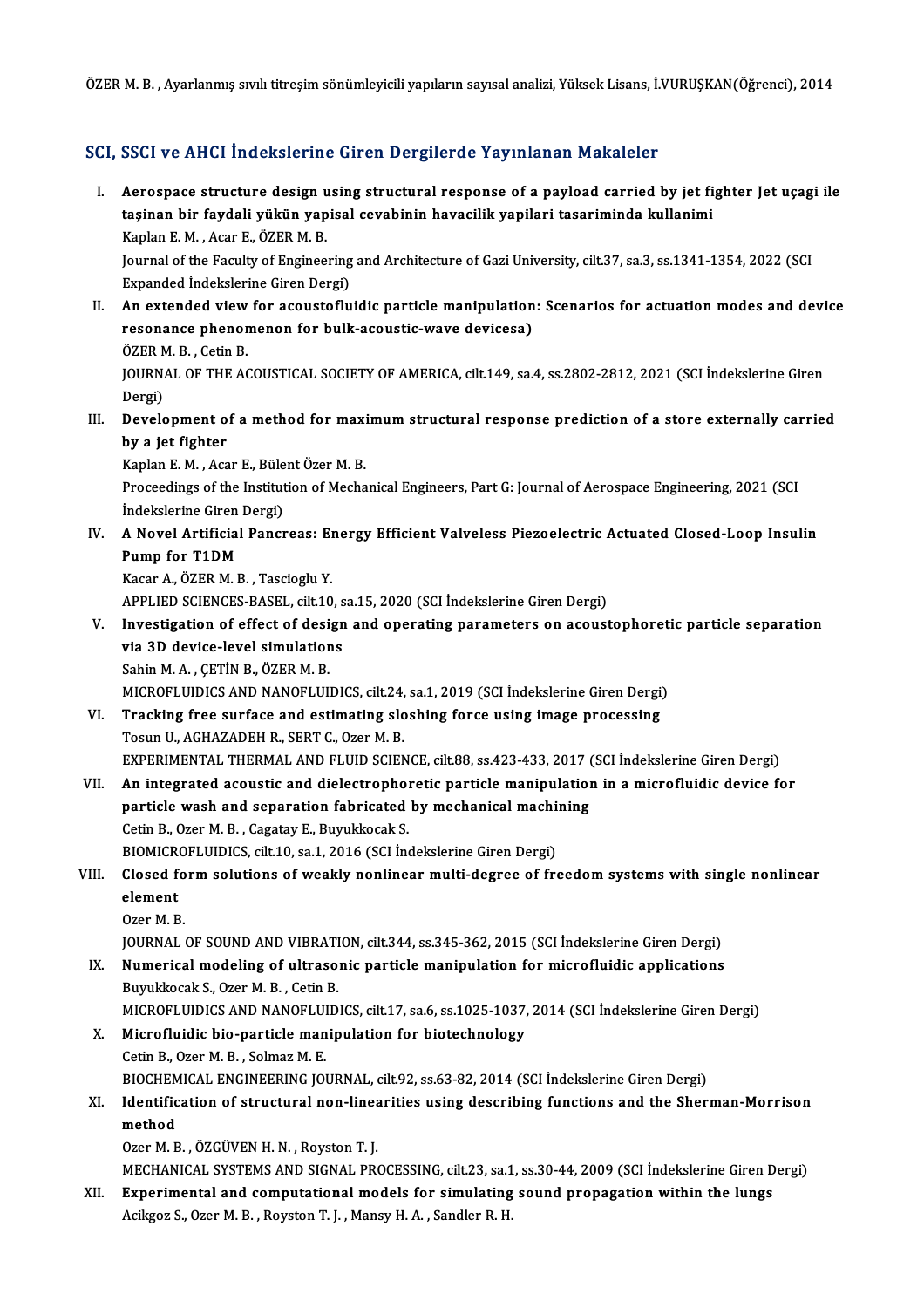JOURNAL OF VIBRATION AND ACOUSTICS-TRANSACTIONS OF THE ASME, cilt.130, sa.2, 2008 (SCI İndekslerine<br>Ciron Dargi) JOURNAL OF<br>Giren Dergi)<br>Boundary o JOURNAL OF VIBRATION AND ACOUSTICS-TRANSACTIONS OF THE ASME, cilt.130, sa.2, 2008 (SCI indekslerine<br>Giren Dergi)<br>XIII. Boundary element model for simulating sound propagation and source localization within the lungs<br>Qran M

Giren Dergi)<br>Boundary element model for simulating sound propaga<br>Ozer M. B. , Acikgoz S., Royston T. J. , Mansy H. A. , Sandler R. H.<br>JOUPMAL OF THE ACOUSTICAL SOCIETY OF AMERICA. 611:122. Boundary element model for simulating sound propagation and source localization within the lungs<br>Ozer M. B., Acikgoz S., Royston T. J., Mansy H. A., Sandler R. H.<br>JOURNAL OF THE ACOUSTICAL SOCIETY OF AMERICA, cilt.122, sa. Ozer M<br>JOURN<br>Dergi)<br>Extere JOURNAL OF THE ACOUSTICAL SOCIETY OF AMERICA, cilt122, sa.1, ss.657-671, 2007 (SCI İndekslerine<br>Dergi)<br>XIV. Extending Den Hartog's vibration absorber technique to multi-degree-of-freedom systems<br>Ozor M. B. Boyston T.

# Dergi)<br><mark>Extending Den Hart</mark><br>Ozer M. B. , Royston T.<br>JOUPNAL OF VIPPATI Extending Den Hartog's vibration absorber technique to multi-degree-of-freedom systems<br>Ozer M. B. , Royston T.<br>JOURNAL OF VIBRATION AND ACOUSTICS-TRANSACTIONS OF THE ASME, cilt.127, sa.4, ss.341-350, 2005 (SCI

Ozer M. B. , Royston T.<br>JOURNAL OF VIBRATION A<br>İndekslerine Giren Dergi) JOURNAL OF VIBRATION AND ACOUSTICS-TRANSACTIONS OF THE ASME, cilt.127, sa.4, ss.341-350, 2005 (SCI<br>Indekslerine Giren Dergi)<br>XV. Application of Sherman-Morrison matrix inversion formula to damped vibration absorbers attach

## Indekslerine Giren Dergi)<br>Application of Sherman-Morrison m<br>to multi-degree of freedom systems<br>Ozer M. B., Boyston T **Application of Sherico**<br>**to multi-degree of fi**<br>Ozer M. B. , Royston T.<br>JOUPMAL OF SOUND A to multi-degree of freedom systems<br>Ozer M. B. , Royston T.<br>JOURNAL OF SOUND AND VIBRATION, cilt.283, ss.1235-1249, 2005 (SCI İndekslerine Giren Dergi)<br>Pessively minimising etnustural sound redistion using shunted pisgoeles

### Ozer M. B., Royston T.<br>JOURNAL OF SOUND AND VIBRATION, cilt.283, ss.1235-1249, 2005 (SCI İndekslerine Giren Dergi)<br>XVI. Passively minimizing structural sound radiation using shunted piezoelectric materials<br>Ozer M. B., Boys **JOURNAL OF SOUND A<br>Passively minimizin<br>Ozer M. B. , Royston T.<br>JOUPNAL OF THE ACO** XVI. Passively minimizing structural sound radiation using shunted piezoelectric materials<br>Ozer M. B., Royston T.<br>JOURNAL OF THE ACOUSTICAL SOCIETY OF AMERICA, cilt.114, sa.4, ss.1934-1946, 2003 (SCI İndekslerine Giren<br>Der Ozer M. B., Royston T.

JOURNAL OF THE ACOUSTICAL SOCIETY OF AMERICA, cilt.114, sa.4, ss.1934-1946, 2003<br>Dergi)<br>XVII. Piezoceramic hysteresis in the adaptive structural vibration control problem

### Dergi)<br>Piezoceramic hysteresis in<br>Lee S., Ozer M. B. , Royston T.<br>JOUPNAL OF INTELLICENT M JOURNAL OF INTELLIGENT MATERIAL SYSTEMS AND STRUCTURES, cilt.13, ss.117-124, 2002 (SCI İndekslerine<br>Giren Dergi) Lee S., Ozer M. B., Royston T.

### JOURNAL OF INTELLIGENT MATERIAL SYSTEMS AND S<br>Giren Dergi)<br>XVIII. Hysteresis models for piezoceramic transducers Giren Dergi)<br>Hysteresis models for pie:<br>Lee S., Ozer M. B. , Royston T.<br>JOUPNAL OF MATERIALS PR JOURNAL OF MATERIALS PROCESSING & MANUFACTURING SCIENCE, cilt.9, sa.1, ss.33-52, 2000 (SCI İndekslerine<br>Giren Dergi) Lee S., Ozer M. B., Royston T.

### Hakemli Kongre / Sempozyum Bildiri Kitaplarında Yer Alan Yayınlar

- akemli Kongre / Sempozyum Bildiri Kitaplarında Yer Alan Yayınlar<br>I. Computational fluid dynamics and proper orthogonal decomposition based control of flow over<br>Supersonia covition sum resugre 7 ben<br>Computational fluid<br>supersonic cavities Computational fluid dynamics and proper<br>supersonic cavities<br>Gelisli K.A., Aradag S., Tascioglu Y., ÖZER M. B.<br>25th AIAA/CEAS Aspeaseustiss Conference 20 supersonic cavities<br>Gelisli K. A. , Aradag S., Tascioglu Y., ÖZER M. B.<br>25th AIAA/CEAS Aeroacoustics Conference, 2019, Delft, Hollanda, 20 - 23 Mayıs 2019
- II. EXPERIMENTAL INVESTIGATION OF FLIGHT AND PHYSICAL PARAMETERS AFFECTING THE 25th AIAA/CEAS Aeroacoustics Conference, 2019, Delft, Hollanda, 20 - 23 Mayıs 2019<br>EXPERIMENTAL INVESTIGATION OF FLIGHT AND PHYSICAL PARAMETERS AF<br>VIBRATION RESPONSE SEVERITY OF SUBSYSTEM CARRIED BY JET AIRCRAFT<br>kaplan e.m EXPERIMENTAL INVE.<br>VIBRATION RESPONSI<br>kaplan e. m. , ÖZER M. B.<br>9th Ankara International VIBRATION RESPONSE SEVERITY OF SUBSYSTEM CARRIED BY JET AIRCRAF<br>kaplan e. m. , ÖZER M. B.<br>9th Ankara International Aerospace Conference, Ankara, Türkiye, 20 - 22 Eylül 2017<br>Experimental setun design for liquid slesbing

## kaplan e. m. , ÖZER M. B.<br>9th Ankara International Aerospace Conference, Anl<br>III. Experimental setup design for liquid sloshing<br>Tesup U. Asharadah B. ÖZER M. B. 9th Ankara International Aerospace<br>Experimental setup design for 1<br>Tosun U., Aghazadeh R., ÖZER M. B.<br>22rd International Conference on L Tosun U., Aghazadeh R., ÖZER M. B.<br>23rd International Conference on Vibroengineering, İstanbul, Türkiye, 7 - 09 Ekim 2016, cilt.9, ss.39-43 Tosun U., Aghazadeh R., ÖZER M. B.<br>23rd International Conference on Vibroengineering, İstanbul, Türkiye, 7 - 09 Ekim 2016, cilt.9, ss.39-43<br>IV. 3d modeling of on-chip acoustophoretic particle manipulation in a polymer micr

23rd International Conference<br>3d modeling of on-chip acoustic Cagatay E., ÖZER M. B., Cetin B. 3d modeling of on-chip acoustophoretic particle manipulation in a polymer microfluidic device<br>Çağatay E., ÖZER M. B. , Çetin B.<br>20th International Conference on Miniaturized Systems for Chemistry and Life Sciences, MicroTA Çağatay E., ÖZER M. B. , Çetin B.<br>20th International Conference on Miniatı<br>İrlanda, 9 - 13 Ekim 2016, ss.1549-1550<br>Finite element modeling of misse ne 20th International Conference on Miniaturized Systems for Chemistry and Life Sciences, MicroTAS<br>
Irlanda, 9 - 13 Ekim 2016, ss.1549-1550<br>
V. Finite element modeling of micro particle separation using ultrasonic standing wa

## İrlanda, 9 - 13 Ekim 2016, ss.1549-1550<br>V. Finite element modeling of micro particle separation using ultrasonic standing waves<br>SÜLEYMAN B., CETİN B., ÖZER M. B. ASME 2014 4th Joint US-European Fluids Engineering Division Summer Meeting and 11th International SÜLEYMAN B., ÇETİN B., ÖZER M. B.<br>ASME 2014 4th Joint US-European Fluids Engineering Division Summer Meeting and<br>Conference on Nanochannels, Microchannels and Minichannels, 3 - 07 Ağustos 2014<br>Eshnisation of misrofluidis d

VI. Fabrication of microfluidic devices for dielectrophoretic and acoustophoretic applications using<br>high precision machining Conference on Nanochannel<br>Fabrication of microfluid<br>high precision machining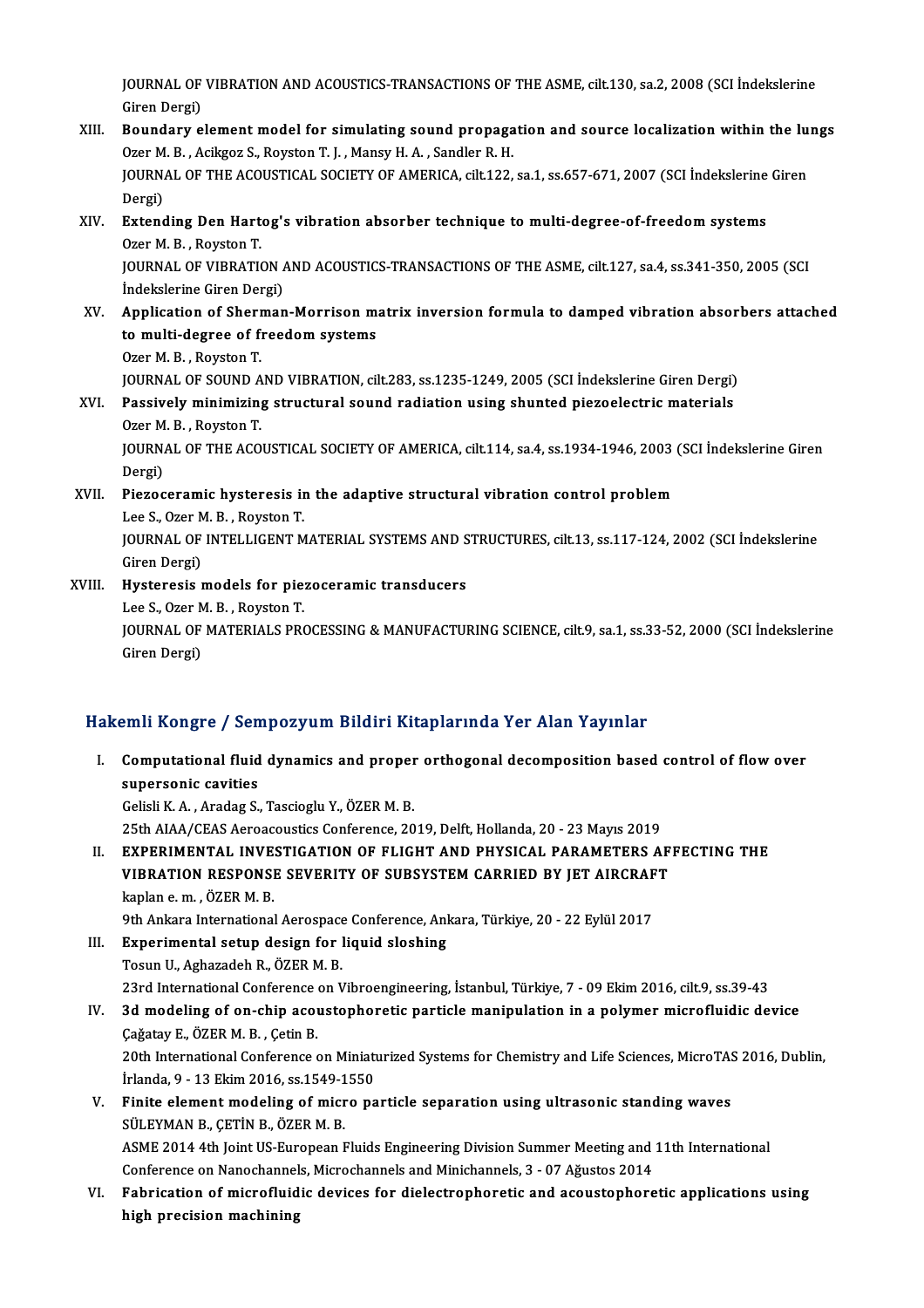SOHEİLAZ., ÇETİN B., ÖZERM.B., SÜLEYMANB.

16th International Conference on Machine Design and Production, 30 Haziran - 03 Temmuz 2014

- VII. Medikal şırınga pompası 16th İnternational Conference on Machine Design and Production, 30 Haziran -<br>Medikal şırınga pompası<br>ONUR G., AHMET BAHADIR A., KARA S., EREN CAN E., TAŞCIOĞLU Y., ÖZER M. B.<br>E. Ulusel Mekatronik Mühandisliği Öğrensi Kongr Medikal şırınga pompası<br>ONUR G., AHMET BAHADIR A., KARA S., EREN CAN E., TAŞCIOĞLU Y., ÖZER M.<br>5. Ulusal Mekatronik Mühendisliği Öğrenci Kongresi, Türkiye, 24 Mayıs 2014<br>Mekanum tekarlekli aras taşarımı ve üretimi 5. Ulusal Mekatronik Mühendisliği Öğrenci Kongresi, Türkiye, 24 Mayıs 2014<br>VIII. Mekanum tekerlekli araç tasarımı ve üretimi
- 5. Ulusal Mekatronik Mühendisliği Öğrenci Kongresi, Türkiye, 24 Mayıs 2014<br>Mekanum tekerlekli araç tasarımı ve üretimi<br>SERİN G., MUSTAFA ANIL S., ECEVİT M., AKAY A. N. , TAŞCIOĞLU Y., ÖZER M. B.<br>5. Ulusal Makatronik Mühand Mekanum tekerlekli araç tasarımı ve üretimi<br>SERİN G., MUSTAFA ANIL S., ECEVİT M., AKAY A. N. , TAŞCIOĞLU Y., ÖZER M. F<br>5. Ulusal Mekatronik Mühendisliği Öğrenci Kongresi, Türkiye, 24 Mayıs 2014<br>SIMIIL ATION OF ELUID SLOSUI SERİN G., MUSTAFA ANIL S., ECEVİT M., AKAY A. N. , TAŞCIOĞLU Y., ÖZER M. B.<br>5. Ulusal Mekatronik Mühendisliği Öğrenci Kongresi, Türkiye, 24 Mayıs 2014<br>IX. SIMULATION OF FLUID SLOSHING FOR DECREASING THE RESPONSE OF STRUCTU
- 5. Ulusal Mekatronik Mühendisliğ<br>SIMULATION OF FLUID SLOSI<br>VURUSKAN I., SERT C., Ozer M. B.<br>12th ASME Bionnial Conference c SIMULATION OF FLUID SLOSHING FOR DECREASING THE RESPONSE OF STRUCTURAL SYSTE<br>VURUSKAN I., SERT C., Ozer M. B.<br>12th ASME Biennial Conference on Engineering Systems Design and Analysis (ESDA2014), Copenhagen,<br>Danimarka 25, 2 VURUSKAN I., SERT C., Ozer M. B.<br>12th ASME Biennial Conference of<br>Danimarka, 25 - 27 Haziran 2014<br>Simulation of an integrated mi 12th ASME Biennial Conference on Engineering Systems Design and Analysis (ESDA2014), Copenhagen,<br>Danimarka, 25 - 27 Haziran 2014<br>X. Simulation of an integrated microfluidic device for bioparticle wash separation and concen
- Danimarka, 25 27 Haziran 2014<br>Simulation of an integrated microfluidic de<br>ÇETİN B., SÜLEYMAN B., SOHEİLA Z., ÖZER M. B. Simulation of an integrated microfluidic device for bioparticle wash separation and concer<br>CETİN B., SÜLEYMAN B., SOHEİLA Z., ÖZER M. B.<br>ASME 2013 4th Micro/Nanoscale Heat & Mass Transfer International Conference, 11 - 14 ASME 2013 4th Micro/Nanoscale Heat & Mass Transfer International Conference, 11 - 14 Aralık 2013
- XI. Chatter detection using vibrational and acoustic emissions in turning process 20th Int. Conf. on Mechatronics and Machine Vision in Practice-M2ViP, 18 - 20 Eylül 2013 SÜLEYMAN B., KILIÇ Ş., ÖZER M. B., ÜNVER H. Ö.<br>20th Int. Conf. on Mechatronics and Machine Vision in Practice-<br>XII. Design and testing of an earthquake simulation system<br>5 SULEYMAN B. KOGG SEYMA NUR G. GAĞPLG ÖZER M. B
- 20th Int. Conf. on Mechatronics and Machine Vision in Prac<br>Design and testing of an earthquake simulation syst<br>SÜLEYMAN B., KOÇ Ç., ŞEYMA NUR Ç., ÇAĞRI G., ÖZER M. B.<br>20th Int. Conf. on Mechatronics and Machine Vision in P 20th Int. Conf. on Mechatronics and Machine Vision in Practice-M2ViP, 18 - 20 Eylül 2013<br>Piezoelektrik medikal pompa SÜLEYMAN B., KOÇ Ç., ŞEYMA NUR Ç., ÇAĞRI G., ÖZER M. B.<br>20th Int. Conf. on Mechatronics and Machine Vision in Prac<br>XIII. Piezoelektrik medikal pompa
- YILMAZ M., UFUK T., BİLAL BURAK D., TAŞCIOĞLU Y., ÖZER M. B. Piezoelektrik medikal pompa<br>YILMAZ M., UFUK T., BİLAL BURAK D., TAŞCIOĞLU Y., ÖZER M. B.<br>4. Ulusal Mekatronik Mühendisliği Öğrenci Kongresi, Türkiye, 08 Haziran 2013<br>A. numarisally efficient fraquency damain method for ana YILMAZ M., UFUK T., BİLAL BURAK D., TAŞCIOĞLU Y., ÖZER M. B.<br>4. Ulusal Mekatronik Mühendisliği Öğrenci Kongresi, Türkiye, 08 Haziran 2013<br>XIV. A numerically efficient frequency domain method for analysis of non Linear
- 4. Ulusal <mark>1</mark><br>A numer<br>systems<br>özep M 1 A numeric<br>systems<br>ÖZER M. B.<br>ASME 2012 systems<br>ÖZER M. B.<br>ASME 2012 International Design Engineering Technical Conferences & Computers and Information in Engineering
	-

ÖZER M. B.<br>ASME 2012 International Design Engineering<br>Conference IDETC/CIE, 12 - 15 Ağustos 2012<br>Eunorimental and computational models

XV. Experimental and computational models for simulating sound propagation and acoustic source<br>localization within the lungs Conference IDETC/CIE, 12 - 15 A<br>Experimental and computation<br>localization within the lungs localization within the lungs<br>SERHAN A., ÖZER M. B. , THOMAS J R., HANSON A M., SANDLER R. H.<br>ASME 2006 International Mechanical Engineering Congress and Exposition, 5 - 10 Kasım 2006<br>Podiation forse of ultrasound as shoor

SERHAN A., ÖZER M. B., THOMAS JR., HANSON AM., SANDLERR.H.

### SERHAN A., ÖZER M. B. , THOMAS J R., HANSON A M., SANDLER R. H.<br>ASME 2006 International Mechanical Engineering Congress and Exposition, 5 - 10 Kasım 2006<br>XVI. Radiation force of ultrasound as shear wave source in Microscop ASME 2006 Inte<br>Radiation fore<br>Elastography<br>ÖZER M. B. Oth Radiation force of ultrasound as shear wave source in Micro<br>Elastography<br>ÖZER M. B. , Othman S., XU H., MERAL C., ROYSTON T. J. , MAGIN R. L.<br>150th Meeting of the Aseustical Seciety of America 17, 21 Ekim 200 Elastography<br>ÖZER M. B. , Othman S., XU H., MERAL C., ROYSTON T. J. , MAGIN R. L.<br>150th Meeting of the Acoustical Society of America, 17 - 21 Ekim 2005

## ÖZER M. B. , Othman S., XU H., MERAL C., ROYSTON T. J. , MAGIN R. L.<br>150th Meeting of the Acoustical Society of America, 17 - 21 Ekim 2005<br>XVII. Computational and experimental models for sound transmission in the pulmanory 150th Meeting of the Acoustical 9<br>**Computational and experime**<br>to aid in medical diagnostics<br>ACIVCÖZ S. POVSTON T.L. ÖZER Computational and experimental models for sound transmiss<br>to aid in medical diagnostics<br>AÇIKGÖZ S., ROYSTON T. J. , ÖZER M. B. , MANSY H. A. , SANDLER R. H.<br>149th Meeting of the Asoustical Society of America 16 – 20 Mayrs

to aid in medical diagnostics<br>AÇIKGÖZ S., ROYSTON T. J. , ÖZER M. B. , MANSY H. A. , SANDLER R. H.<br>149th Meeting of the Acoustical Society of America, 16 - 20 Mayıs 2005<br>Identification of structural non linearities using d

## AÇIKGÖZ S., ROYSTON T. J. , ÖZER M. B. , MANSY H. A. , SANDLER R. H.<br>149th Meeting of the Acoustical Society of America, 16 - 20 Mayıs 2005<br>XVIII. Identification of structural non linearities using describing functions and 149th Meeting of the<br>Identification of st<br>inversion method<br>ÖZEP M P – ÖZCÜVE

ÖZER M. B., ÖZGÜVEN H. N., ROYSTON T. J.

IMAC-XXIII: Conference & Exposition on Structural Dynamics, 31 Ocak - 03 Şubat 2005

### XIX. A newmethod for localization and identification of non linearities in structures ÖZERM.B. ,ÖZGÜVENH.N. For the Mexican of non-linearities in structures<br>For M. B. , ÖZGÜVEN H. N.<br>6th Biennial Conference on Engineering Systems Design Analysis, ASME, 08 Temmuz 2002 - 11 Eylül 2003<br>Analisations of Shampan Manrison matrix invers

### ÖZER M. B. , ÖZGÜVEN H. N.<br>6th Biennial Conference on Engineering Systems Design Analysis, ASME, 08 Temmuz 2002 - 11 Eylül 2003<br>XX. Applications of Sherman Morrison matrix inversion formula in linear and non linear vib 6th Biennial Conference of<br>Applications of Sherma<br>controls and acoustics<br>ÖZEP M B - BOVSTON T L XX. Applications of Sherman Morrison matrix inversion formula in linear and non linear vibrations controls and acoustics<br>ÖZERM.B., ROYSTON T.J.